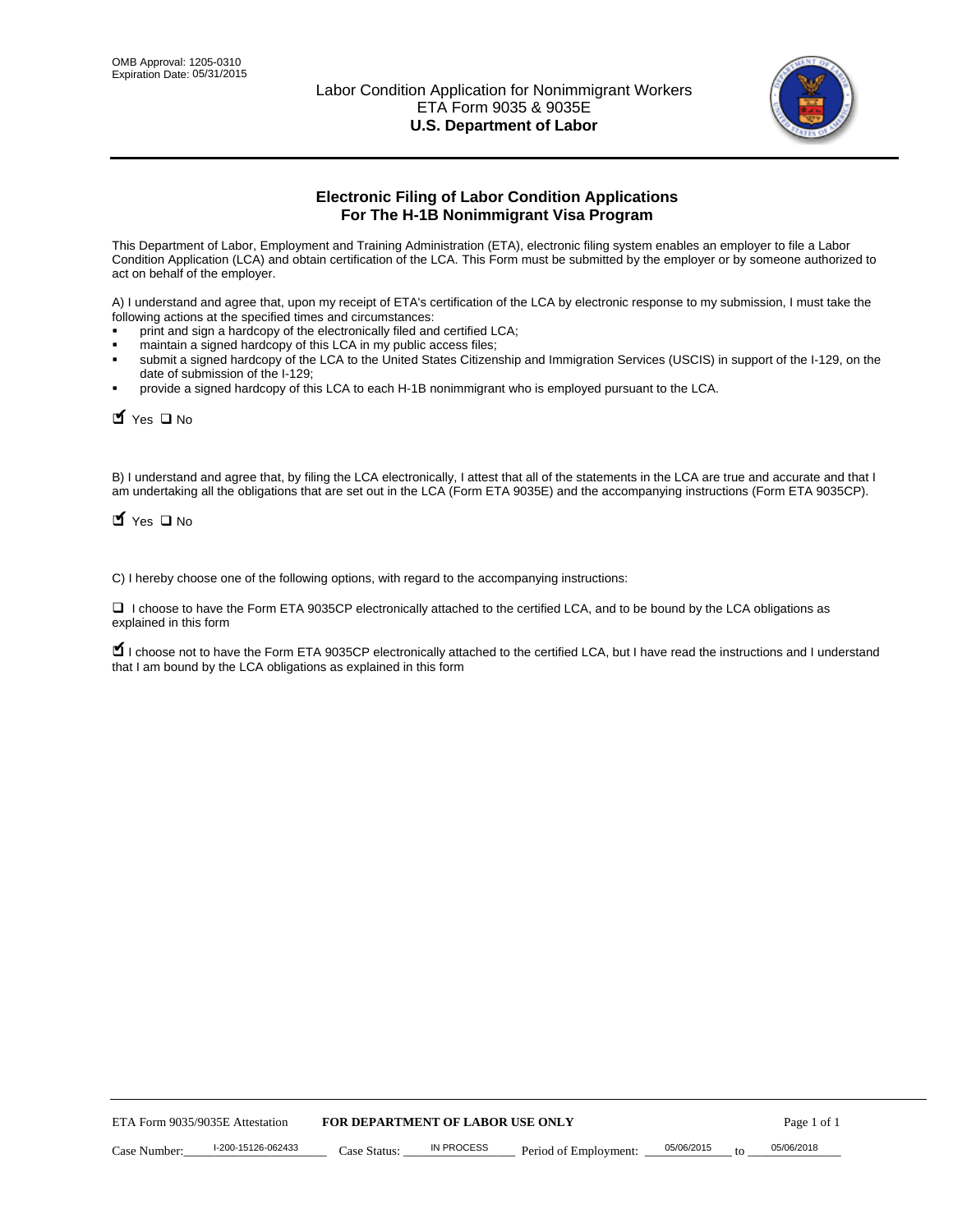# Labor Condition Application for Nonimmigrant Workers ETA Form 9035 & 9035E **U.S. Department of Labor**



*Please read and review the filing instructions carefully before completing the ETA Form 9035 or 9035E. A copy of the instructions can be found at http://www.foreignlaborcert.doleta.gov/. In accordance with Federal Regulations at 20 CFR 655.730(b), incomplete or obviously inaccurate Labor Condition Applications (LCAs) will not be certified by the Department of Labor. If the employer has received permission from the Administrator of the Office of Foreign Labor Certification to submit this form non-electronically, ALL required fields/items containing an asterisk ( \* ) must be completed as well as any fields/items where a response is conditional as indicated by the section ( § ) symbol.* 

# **A. Employment-Based Nonimmigrant Visa Information**

1. Indicate the type of visa classification supported by this application *(Write classification symbol)*: \*

# **B. Temporary Need Information**

| <b>B. Temporary Need Information</b>                                                                                                                                    |                                                            |                                      |                                              |            |
|-------------------------------------------------------------------------------------------------------------------------------------------------------------------------|------------------------------------------------------------|--------------------------------------|----------------------------------------------|------------|
| 1. Job Title *                                                                                                                                                          |                                                            |                                      |                                              |            |
| PROGRAMMER/ANALYST                                                                                                                                                      |                                                            |                                      |                                              |            |
| 2. SOC (ONET/OES) code *                                                                                                                                                | 3. SOC (ONET/OES) occupation title *                       |                                      |                                              |            |
| 15-1131                                                                                                                                                                 | <b>COMPUTER PROGRAMMERS</b>                                |                                      |                                              |            |
| 4. Is this a full-time position? *                                                                                                                                      |                                                            |                                      | <b>Period of Intended Employment</b>         |            |
| $\blacksquare$ Yes<br>$\square$ No                                                                                                                                      | 5. Begin Date *<br>05/06/2015<br>(mm/dd/yyyy)              |                                      | 6. End Date *<br>(mm/dd/yyyy)                | 05/06/2018 |
| 7. Worker positions needed/basis for the visa classification supported by this application                                                                              |                                                            |                                      |                                              |            |
| 1                                                                                                                                                                       | Total Worker Positions Being Requested for Certification * |                                      |                                              |            |
|                                                                                                                                                                         |                                                            |                                      |                                              |            |
| Basis for the visa classification supported by this application<br>(indicate the total workers in each applicable category based on the total workers identified above) |                                                            |                                      |                                              |            |
|                                                                                                                                                                         |                                                            |                                      |                                              |            |
| 0<br>a. New employment *                                                                                                                                                |                                                            | 0                                    | d. New concurrent employment *               |            |
| b. Continuation of previously approved employment *<br>without change with the same employer                                                                            |                                                            | 0                                    | e. Change in employer *                      |            |
| 0<br>c. Change in previously approved employment *                                                                                                                      |                                                            | 0                                    | f. Amended petition *                        |            |
| C. Employer Information                                                                                                                                                 |                                                            |                                      |                                              |            |
| 1. Legal business name *                                                                                                                                                |                                                            |                                      |                                              |            |
| MARLABS, INC.                                                                                                                                                           |                                                            |                                      |                                              |            |
| 2. Trade name/Doing Business As (DBA), if applicable                                                                                                                    | <b>NA</b>                                                  |                                      |                                              |            |
| 3. Address 1 *                                                                                                                                                          |                                                            |                                      |                                              |            |
| 1 CORPORATE PLACE SOUTH FL3                                                                                                                                             |                                                            |                                      |                                              |            |
| 4. Address 2<br>NA.                                                                                                                                                     |                                                            |                                      |                                              |            |
| 5. City *                                                                                                                                                               |                                                            | $\overline{6. \text{ State}}^*_{NJ}$ | 7. Postal code *                             |            |
| <b>PISCATAWAY</b>                                                                                                                                                       |                                                            |                                      |                                              | 08854      |
| 8. Country *<br>UNITED STATES OF AMERICA                                                                                                                                |                                                            | 9. Province<br><b>NA</b>             |                                              |            |
| 10. Telephone number * 7326941000                                                                                                                                       |                                                            | 11. Extension $N/A$                  |                                              |            |
|                                                                                                                                                                         |                                                            |                                      |                                              |            |
| 12. Federal Employer Identification Number (FEIN from IRS) *<br>541816287                                                                                               |                                                            | 541511                               | 13. NAICS code (must be at least 4-digits) * |            |
|                                                                                                                                                                         |                                                            |                                      |                                              |            |

# **C. Employer Information**

| 1. Legal business name *<br>MARLABS, INC.                    |                                              |                           |
|--------------------------------------------------------------|----------------------------------------------|---------------------------|
| 2. Trade name/Doing Business As (DBA), if applicable NA      |                                              |                           |
| 3. Address 1 *<br>1 CORPORATE PLACE SOUTH FL3                |                                              |                           |
| 4. Address 2<br><b>NA</b>                                    |                                              |                           |
| 5. City *<br><b>PISCATAWAY</b>                               | 6. State *<br><b>NJ</b>                      | 7. Postal code *<br>08854 |
| 8. Country *                                                 | 9. Province                                  |                           |
| UNITED STATES OF AMERICA                                     | NA.                                          |                           |
| 10. Telephone number *<br>7326941000                         | 11. Extension<br>N/A                         |                           |
| 12. Federal Employer Identification Number (FEIN from IRS) * | 13. NAICS code (must be at least 4-digits) * |                           |
| 541816287                                                    | 541511                                       |                           |

# ETA Form 9035/9035E **FOR DEPARTMENT OF LABOR USE ONLY** Page 1 of 5<br>Case Number: 1-200-15126-062433 Case Status: IN PROCESS Period of Employment: 05/06/2015 to 05/06/2018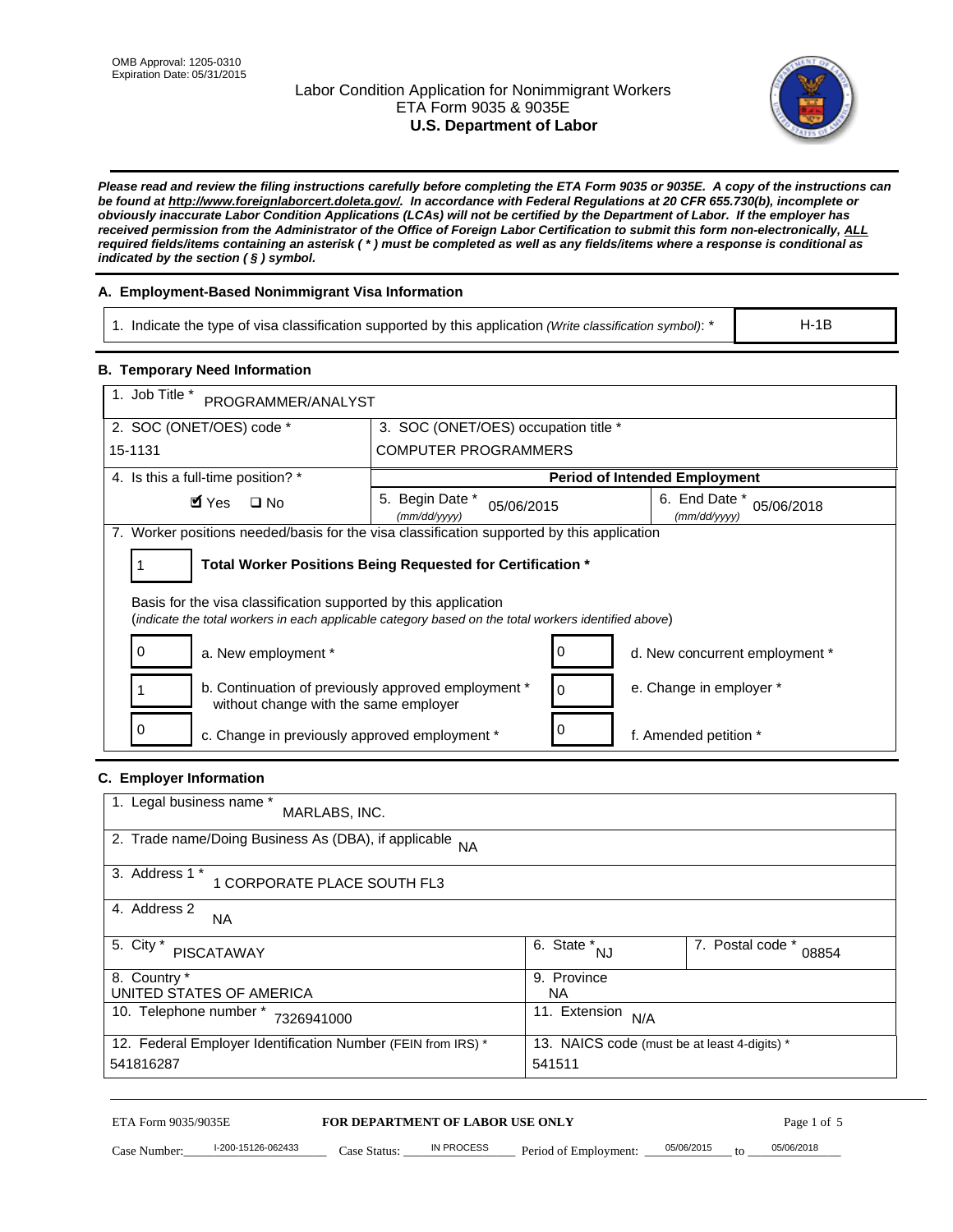

# **D. Employer Point of Contact Information**

**Important Note**: The information contained in this Section must be that of an employee of the employer who is authorized to act on behalf of the employer in labor certification matters. The information in this Section must be different from the agent or attorney information listed in Section E, unless the attorney is an employee of the employer.

| 1. Contact's last (family) name *                  | 2. First (given) name * |                                  | 3. Middle name(s) *       |  |  |
|----------------------------------------------------|-------------------------|----------------------------------|---------------------------|--|--|
| <b>VIDYADHARAN</b>                                 | <b>SANJAY</b>           |                                  | <b>NA</b>                 |  |  |
| 4. Contact's job title *<br><b>GENERAL COUNSEL</b> |                         |                                  |                           |  |  |
| 5. Address 1 *<br>ONE CORPORATE PLACE SOUTH FL3    |                         |                                  |                           |  |  |
| 6. Address 2<br>N/A                                |                         |                                  |                           |  |  |
| 7. City $*$<br><b>PISCATAWAY</b>                   |                         | $\overline{8}$ . State $*$<br>NJ | 9. Postal code *<br>08854 |  |  |
| 10. Country *<br>UNITED STATES OF AMERICA          |                         | 11. Province<br>ΝA               |                           |  |  |
| Extension<br>12. Telephone number *<br>13.         |                         | 14. E-Mail address               |                           |  |  |
| 4326941000<br>1600                                 |                         | SANJAY@MARLABS.COM               |                           |  |  |

# **E. Attorney or Agent Information (If applicable)**

| VIDYADHARAN                                                                                                                                         | SANJAY                           |                                           |                                          | <b>NA</b>        |                                                      |             |
|-----------------------------------------------------------------------------------------------------------------------------------------------------|----------------------------------|-------------------------------------------|------------------------------------------|------------------|------------------------------------------------------|-------------|
| 4. Contact's job title * GENERAL COUNSEL                                                                                                            |                                  |                                           |                                          |                  |                                                      |             |
| 5. Address 1 * ONE CORPORATE PLACE SOUTH FL3                                                                                                        |                                  |                                           |                                          |                  |                                                      |             |
| 6. Address 2<br>N/A                                                                                                                                 |                                  |                                           |                                          |                  |                                                      |             |
| 7. City * PISCATAWAY                                                                                                                                |                                  | $\overline{\phantom{a}}$ 8. State $^*$ NJ |                                          | 9. Postal code * | 08854                                                |             |
| 10. Country *<br>UNITED STATES OF AMERICA                                                                                                           |                                  | 11. Province<br><b>NA</b>                 |                                          |                  |                                                      |             |
| 12. Telephone number *<br>4326941000                                                                                                                | 13. Extension<br>1600            |                                           | 14. E-Mail address<br>SANJAY@MARLABS.COM |                  |                                                      |             |
| E. Attorney or Agent Information (If applicable)                                                                                                    |                                  |                                           |                                          |                  |                                                      |             |
| 1. Is the employer represented by an attorney or agent in the filing of this application? *<br>If "Yes", complete the remainder of Section E below. |                                  |                                           |                                          |                  | $\Box$ Yes                                           | <b>M</b> No |
| 2. Attorney or Agent's last (family) name §                                                                                                         | 3. First (given) name §          |                                           |                                          |                  | 4. Middle name(s) $\sqrt{s}$                         |             |
| N/A                                                                                                                                                 | N/A                              |                                           |                                          | N/A              |                                                      |             |
| 5. Address 1 $\frac{1}{9}$ N/A                                                                                                                      |                                  |                                           |                                          |                  |                                                      |             |
| 6. Address 2<br>N/A                                                                                                                                 |                                  |                                           |                                          |                  |                                                      |             |
| $7.$ City $\overline{\mathsf{S}}$<br>N/A                                                                                                            |                                  | 8. State §<br>N/A                         |                                          |                  | 9. Postal code §<br>N/A                              |             |
| 10. Country §<br>N/A                                                                                                                                |                                  | 11. Province<br>N/A                       |                                          |                  |                                                      |             |
| 12. Telephone number §                                                                                                                              | 13. Extension                    | 14. E-Mail address                        |                                          |                  |                                                      |             |
| N/A                                                                                                                                                 | N/A                              | N/A                                       |                                          |                  |                                                      |             |
| 15. Law firm/Business name §                                                                                                                        |                                  |                                           | 16. Law firm/Business FEIN §             |                  |                                                      |             |
| N/A                                                                                                                                                 |                                  |                                           | N/A                                      |                  |                                                      |             |
| 17. State Bar number (only if attorney) §                                                                                                           |                                  |                                           | standing (only if attorney) §            |                  | 18. State of highest court where attorney is in good |             |
| N/A                                                                                                                                                 |                                  | N/A                                       |                                          |                  |                                                      |             |
| 19. Name of the highest court where attorney is in good standing (only if attorney) §                                                               |                                  |                                           |                                          |                  |                                                      |             |
| N/A                                                                                                                                                 |                                  |                                           |                                          |                  |                                                      |             |
|                                                                                                                                                     |                                  |                                           |                                          |                  |                                                      |             |
|                                                                                                                                                     |                                  |                                           |                                          |                  |                                                      |             |
|                                                                                                                                                     |                                  |                                           |                                          |                  |                                                      |             |
|                                                                                                                                                     |                                  |                                           |                                          |                  |                                                      |             |
|                                                                                                                                                     |                                  |                                           |                                          |                  |                                                      |             |
|                                                                                                                                                     |                                  |                                           |                                          |                  |                                                      |             |
|                                                                                                                                                     |                                  |                                           |                                          |                  |                                                      |             |
| ETA Form 9035/9035E                                                                                                                                 | FOR DEPARTMENT OF LABOR USE ONLY |                                           |                                          |                  | Page 2 of 5                                          |             |
| I-200-15126-062433                                                                                                                                  | IN PROCESS                       |                                           |                                          | 05/06/2015       | 05/06/2018                                           |             |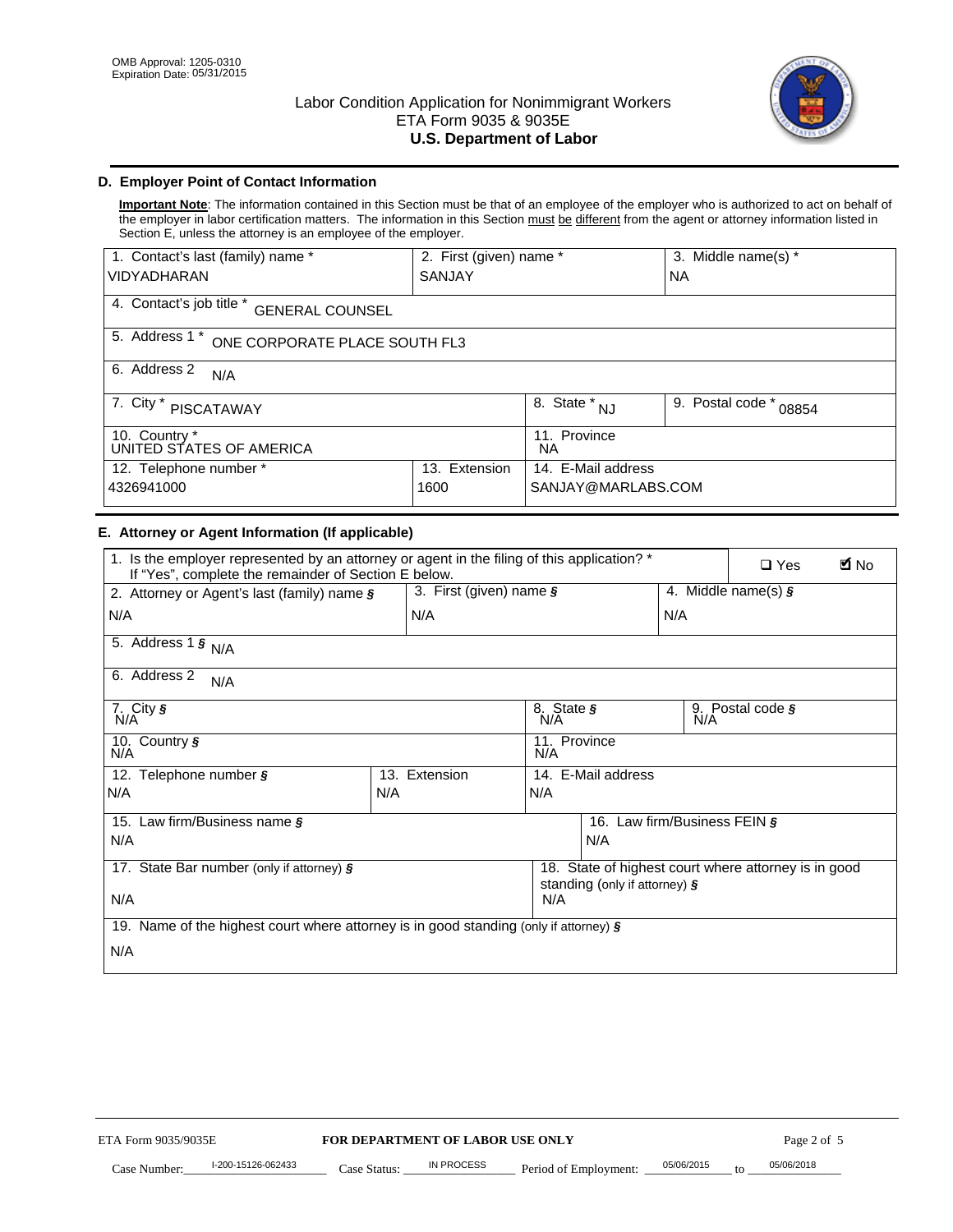# Labor Condition Application for Nonimmigrant Workers ETA Form 9035 & 9035E **U.S. Department of Labor**



| F. Rate of Pay                 |                                                     |
|--------------------------------|-----------------------------------------------------|
| 1. Wage Rate (Required)        | 2. Per: (Choose only one) *                         |
| 60000.00<br>From: \$<br>$\ast$ |                                                     |
| N/A<br>To: \$                  | ■ Year<br>□ Week □ Bi-Weekly □ Month<br>$\Box$ Hour |

## **G. Employment and Prevailing Wage Information**

#### *a. Place of Employment 1*

| From: \$                                                                                                                                                                                                                                                                                                                                                                                                                                                                                                                      | 60000.00<br>$\ast$                                                                                                                                                                                                                                     |             | $\Box$ Hour | $\Box$ Week           | □ Bi-Weekly                                           | $\Box$ Month | $\blacksquare$ Year |
|-------------------------------------------------------------------------------------------------------------------------------------------------------------------------------------------------------------------------------------------------------------------------------------------------------------------------------------------------------------------------------------------------------------------------------------------------------------------------------------------------------------------------------|--------------------------------------------------------------------------------------------------------------------------------------------------------------------------------------------------------------------------------------------------------|-------------|-------------|-----------------------|-------------------------------------------------------|--------------|---------------------|
| To: $$$                                                                                                                                                                                                                                                                                                                                                                                                                                                                                                                       | N/A                                                                                                                                                                                                                                                    |             |             |                       |                                                       |              |                     |
| G. Employment and Prevailing Wage Information<br>Important Note: It is important for the employer to define the place of intended employment with as much geographic specificity as possible<br>The place of employment address listed below must be a physical location and cannot be a P.O. Box. The employer may use this section                                                                                                                                                                                          |                                                                                                                                                                                                                                                        |             |             |                       |                                                       |              |                     |
| to identify up to three (3) physical locations and corresponding prevailing wages covering each location where work will be performed and<br>the electronic system will accept up to 3 physical locations and prevailing wage information. If the employer has received approval from the<br>Department of Labor to submit this form non-electronically and the work is expected to be performed in more than one location, an<br>attachment must be submitted in order to complete this section.<br>a. Place of Employment 1 |                                                                                                                                                                                                                                                        |             |             |                       |                                                       |              |                     |
| 1. Address 1 *                                                                                                                                                                                                                                                                                                                                                                                                                                                                                                                | 6600 NORTH MILITARY TRAIL,                                                                                                                                                                                                                             |             |             |                       |                                                       |              |                     |
| 2. Address 2                                                                                                                                                                                                                                                                                                                                                                                                                                                                                                                  |                                                                                                                                                                                                                                                        |             |             |                       |                                                       |              |                     |
| 3. City $*$<br><b>BOCA RATON</b>                                                                                                                                                                                                                                                                                                                                                                                                                                                                                              |                                                                                                                                                                                                                                                        |             |             |                       | 4. County *<br>PALM BEACH COUNTY                      |              |                     |
| 5. State/District/Territory *<br>FL                                                                                                                                                                                                                                                                                                                                                                                                                                                                                           |                                                                                                                                                                                                                                                        |             |             |                       | 6. Postal code *<br>33496                             |              |                     |
|                                                                                                                                                                                                                                                                                                                                                                                                                                                                                                                               | Prevailing Wage Information (corresponding to the place of employment location listed above)                                                                                                                                                           |             |             |                       |                                                       |              |                     |
| 7. Agency which issued prevailing wage $\zeta$<br>N/A                                                                                                                                                                                                                                                                                                                                                                                                                                                                         |                                                                                                                                                                                                                                                        |             | N/A         |                       | 7a. Prevailing wage tracking number (if applicable) § |              |                     |
| 8. Wage level *<br>$\Box$                                                                                                                                                                                                                                                                                                                                                                                                                                                                                                     | <b>M</b><br>$\Box$<br>III                                                                                                                                                                                                                              | $\Box$ IV   | $\Box$ N/A  |                       |                                                       |              |                     |
| 9. Prevailing wage *<br>\$                                                                                                                                                                                                                                                                                                                                                                                                                                                                                                    | 10. Per: (Choose only one) *<br>54226.00                                                                                                                                                                                                               | $\Box$ Hour |             | $\square$ Week        | □ Bi-Weekly                                           | $\Box$ Month | ■ Year              |
| 11. Prevailing wage source (Choose only one) *                                                                                                                                                                                                                                                                                                                                                                                                                                                                                | <b>¤</b> OES<br><b>CBA</b>                                                                                                                                                                                                                             | $\Box$      | <b>DBA</b>  | □ SCA                 |                                                       | Other        |                     |
| 11a. Year source published *                                                                                                                                                                                                                                                                                                                                                                                                                                                                                                  | 11b. If "OES", and SWA/NPC did not issue prevailing wage OR "Other" in question 11,<br>specify source $\boldsymbol{\S}$                                                                                                                                |             |             |                       |                                                       |              |                     |
| 2014                                                                                                                                                                                                                                                                                                                                                                                                                                                                                                                          | OFLC ONLINE DATA CENTER                                                                                                                                                                                                                                |             |             |                       |                                                       |              |                     |
| H. Employer Labor Condition Statements                                                                                                                                                                                                                                                                                                                                                                                                                                                                                        |                                                                                                                                                                                                                                                        |             |             |                       |                                                       |              |                     |
| I Important Note: In order for your application to be processed, you MUST read Section H of the Labor Condition Application – General<br>Instructions Form ETA 9035CP under the heading "Employer Labor Condition Statements" and agree to all four (4) labor condition statements<br>summarized below:                                                                                                                                                                                                                       | (1) Wages: Pay nonimmigrants at least the local prevailing wage or the employer's actual wage, whichever is higher, and pay for non-<br>productive time. Offer nonimmigrants benefits on the same basis as offered to U.S. workers.                    |             |             |                       |                                                       |              |                     |
| (2)<br>workers similarly employed.<br>(3)                                                                                                                                                                                                                                                                                                                                                                                                                                                                                     | Working Conditions: Provide working conditions for nonimmigrants which will not adversely affect the working conditions of<br>Strike, Lockout, or Work Stoppage: There is no strike, lockout, or work stoppage in the named occupation at the place of |             |             |                       |                                                       |              |                     |
| employment.<br>(4)                                                                                                                                                                                                                                                                                                                                                                                                                                                                                                            | Notice: Notice to union or to workers has been or will be provided in the named occupation at the place of employment. A copy of<br>this form will be provided to each nonimmigrant worker employed pursuant to the application.                       |             |             |                       |                                                       |              |                     |
| 1. I have read and agree to Labor Condition Statements 1, 2, 3, and 4 above and as fully explained in Section H<br>of the Labor Condition Application - General Instructions - Form ETA 9035CP. *                                                                                                                                                                                                                                                                                                                             |                                                                                                                                                                                                                                                        |             |             |                       |                                                       | <b>Ø</b> Yes | $\square$ No        |
| ETA Form 9035/9035E                                                                                                                                                                                                                                                                                                                                                                                                                                                                                                           | <b>FOR DEPARTMENT OF LABOR USE ONLY</b>                                                                                                                                                                                                                |             |             |                       |                                                       | Page 3 of 5  |                     |
| I-200-15126-062433<br>Case Number:                                                                                                                                                                                                                                                                                                                                                                                                                                                                                            | <b>IN PROCESS</b><br>Case Status:                                                                                                                                                                                                                      |             |             | Period of Employment: | 05/06/2015                                            | 05/06/2018   |                     |

#### **H. Employer Labor Condition Statements**

- (1) **Wages:** Pay nonimmigrants at least the local prevailing wage or the employer's actual wage, whichever is higher, and pay for nonproductive time. Offer nonimmigrants benefits on the same basis as offered to U.S. workers.
- (2) **Working Conditions:** Provide working conditions for nonimmigrants which will not adversely affect the working conditions of workers similarly employed.
- (3) **Strike, Lockout, or Work Stoppage:** There is no strike, lockout, or work stoppage in the named occupation at the place of employment.
- (4) **Notice:** Notice to union or to workers has been or will be provided in the named occupation at the place of employment. A copy of this form will be provided to each nonimmigrant worker employed pursuant to the application.

| 1. I have read and agree to Labor Condition Statements 1, 2, 3, and 4 above and as fully explained in Section H | Øl Yes | $\Box$ No |
|-----------------------------------------------------------------------------------------------------------------|--------|-----------|
| of the Labor Condition Application – General Instructions – Form ETA 9035CP. *                                  |        |           |

| ETA Form 9035/9035E |                    | <b>FOR DEPARTMENT OF LABOR USE ONLY</b> |            |                       |            |           | Page 3 of 5 |
|---------------------|--------------------|-----------------------------------------|------------|-----------------------|------------|-----------|-------------|
| Case Number:        | I-200-15126-062433 | Case Status:                            | IN PROCESS | Period of Employment: | 05/06/2015 | $10^{-1}$ | 05/06/2018  |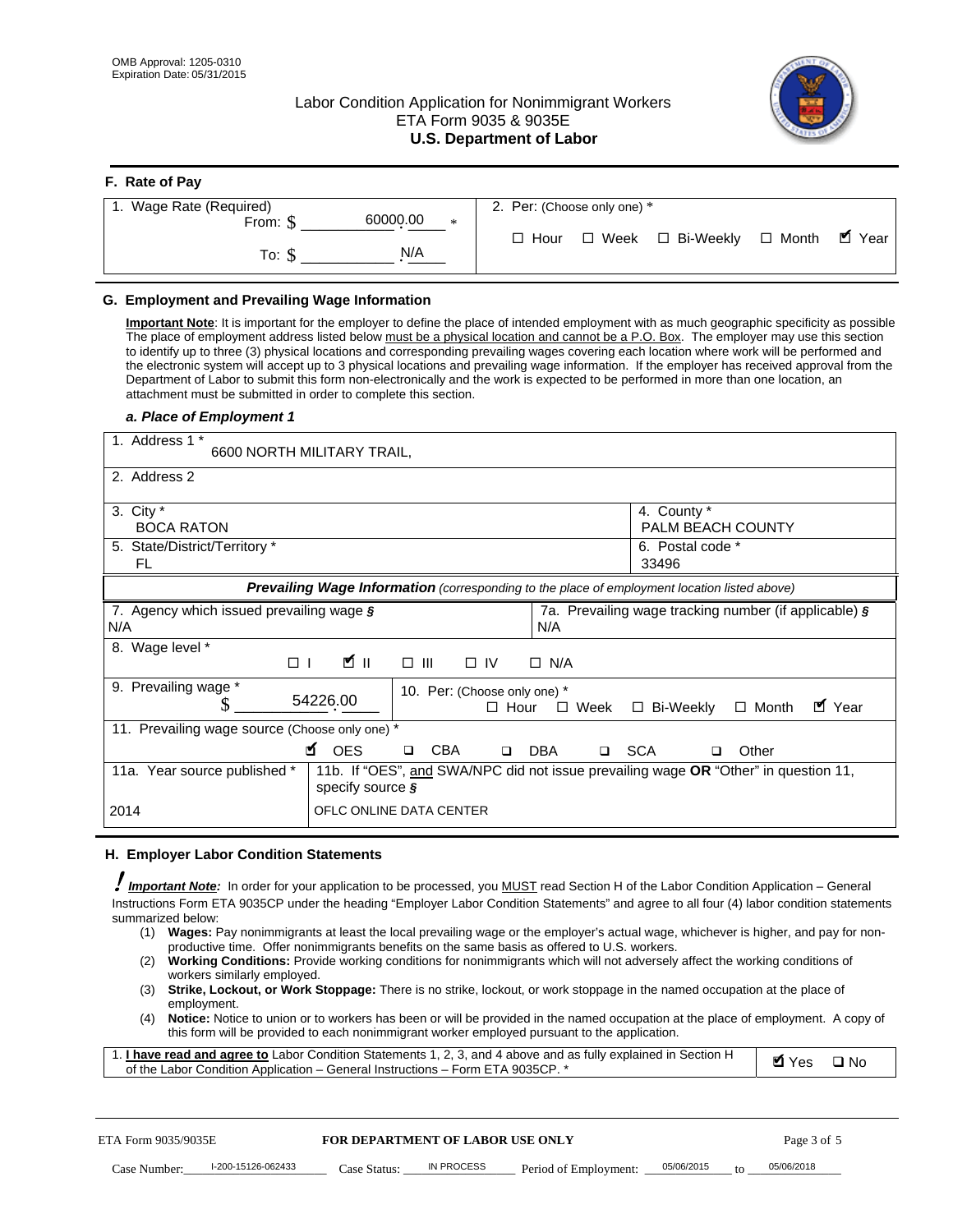

#### **I. Additional Employer Labor Condition Statements – H-1B Employers ONLY**

!**Important Note***:* In order for your H-1B application to be processed, you MUST read Section I – Subsection 1 of the Labor Condition Application – General Instructions Form ETA 9035CP under the heading "Additional Employer Labor Condition Statements" and answer the questions below.

#### *a. Subsection 1*

| 1. Is the employer H-1B dependent? $\S$                                                                                                                                                                                                 | Myes                                          | $\Box$ No              |  |
|-----------------------------------------------------------------------------------------------------------------------------------------------------------------------------------------------------------------------------------------|-----------------------------------------------|------------------------|--|
| 2. Is the employer a willful violator? $\frac{1}{2}$                                                                                                                                                                                    | $\Box$ Yes                                    | <b>M</b> <sub>No</sub> |  |
| 3. If "Yes" is marked in questions 1.1 and/or 1.2, you must answer "Yes" or "No" regarding whether the<br>employer will use this application ONLY to support H-1B petitions or extensions of status for exempt H-1B<br>nonimmigrants? § | $\blacksquare$ Yes $\square$ No $\square$ N/A |                        |  |

**If you marked "Yes" to questions I.1 and/or I.2 and "No" to question I.3, you MUST read Section I – Subsection 2 of the Labor Condition Application – General Instructions Form ETA 9035CP under the heading "Additional Employer Labor Condition Statements" and indicate your agreement to all three (3) additional statements summarized below.** 

#### *b. Subsection 2*

- A. **Displacement:** Non-displacement of the U.S. workers in the employer's workforce
- B. **Secondary Displacement:** Non-displacement of U.S. workers in another employer's workforce; and
- C. **Recruitment and Hiring:** Recruitment of U.S. workers and hiring of U.S. workers applicant(s) who are equally or better qualified than the H-1B nonimmigrant(s).

| 4. I have read and agree to Additional Employer Labor Condition Statements A, B, and C above and as fully                  |      |
|----------------------------------------------------------------------------------------------------------------------------|------|
| explained in Section I – Subsections 1 and 2 of the Labor Condition Application – General Instructions Form ETA $\Box$ Yes | ∩ Nח |
| 9035CP. $\delta$                                                                                                           |      |

# **J. Public Disclosure Information**

!**Important Note***:* You must select from the options listed in this Section.

| Public disclosure information will be kept at: * | Employer's principal place of business<br>$\Box$ Place of employment |
|--------------------------------------------------|----------------------------------------------------------------------|
|--------------------------------------------------|----------------------------------------------------------------------|

#### **K. Declaration of Employer**

*By signing this form, I, on behalf of the employer, attest that the information and labor condition statements provided are true and accurate;*  that I have read sections H and I of the Labor Condition Application – General Instructions Form ETA 9035CP, and that I agree to comply with *the Labor Condition Statements as set forth in the Labor Condition Application – General Instructions Form ETA 9035CP and with the Department of Labor regulations (20 CFR part 655, Subparts H and I). I agree to make this application, supporting documentation, and other records available to officials of the Department of Labor upon request during any investigation under the Immigration and Nationality Act. Making fraudulent representations on this Form can lead to civil or criminal action under 18 U.S.C. 1001, 18 U.S.C. 1546, or other provisions of law.* 

| 1. Last (family) name of hiring or designated official * | 2. First (given) name of hiring or designated official * |                                 | 3. Middle initial * |
|----------------------------------------------------------|----------------------------------------------------------|---------------------------------|---------------------|
| <b>VIDYADHARAN</b>                                       | <b>SANJAY</b>                                            |                                 | <b>NA</b>           |
| 4. Hiring or designated official title *                 |                                                          |                                 |                     |
| <b>GENERAL COUNSEL</b>                                   |                                                          |                                 |                     |
| 5. Signature *                                           |                                                          | 6. Date signed *                |                     |
|                                                          |                                                          |                                 |                     |
|                                                          |                                                          |                                 |                     |
|                                                          |                                                          |                                 |                     |
|                                                          |                                                          |                                 |                     |
|                                                          |                                                          |                                 |                     |
| FOR DEPARTMENT OF LABOR USE ONLY<br>ETA Form 9035/9035E  | Page 4 of 5                                              |                                 |                     |
| I-200-15126-062433<br>Case Number<br>Case Status:        | IN PROCESS<br>Period of Employment:                      | 05/06/2015<br>$\mathsf{t} \cap$ | 05/06/2018          |